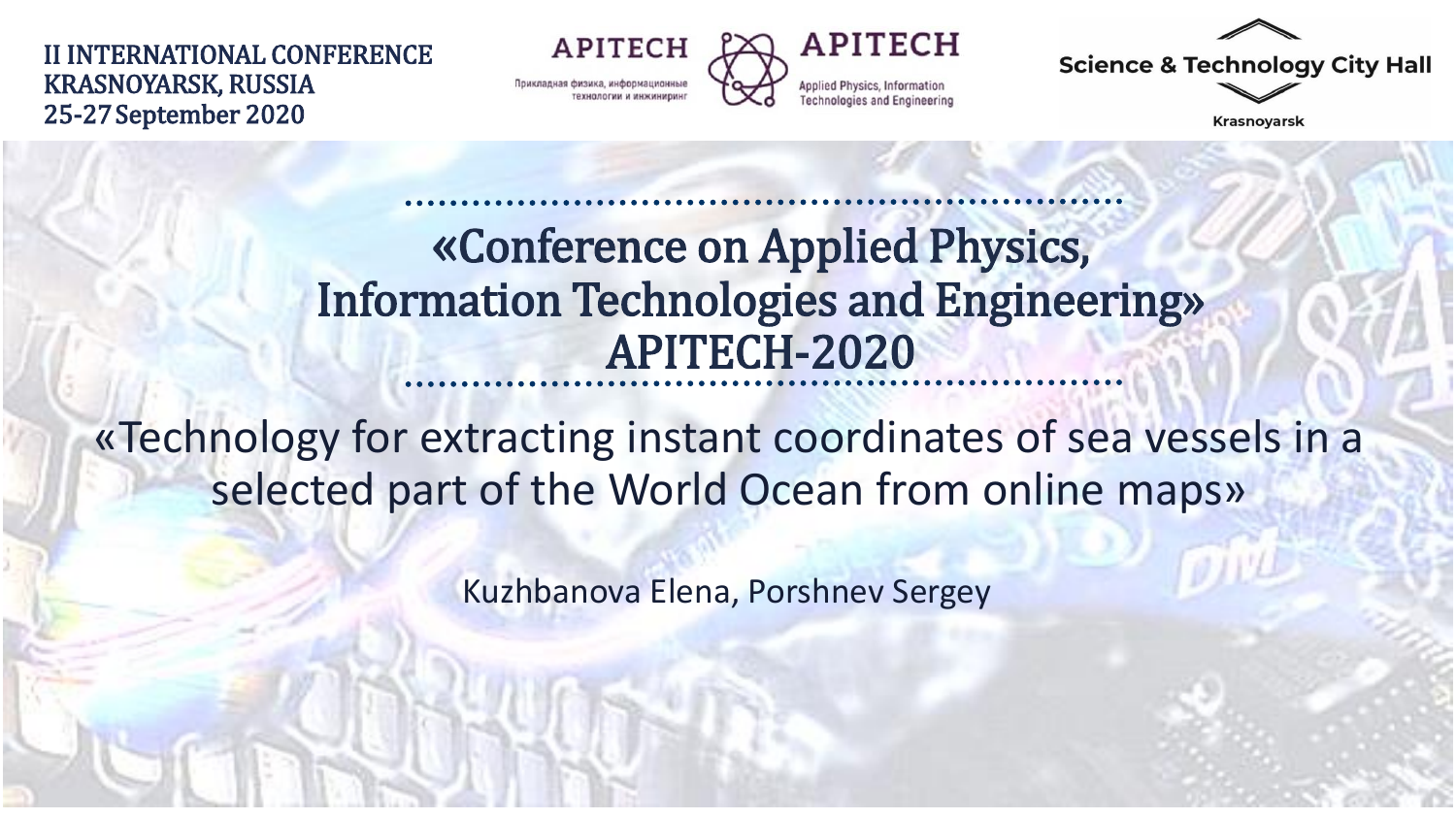



## Problem statement

Considering the number of ships simultaneously moving in the world's water space between ports of different countries, it is clear that monitoring the movement of ships is an important task.

- The article describes a technology that provides the extraction of information about ships from maps in real time.
- Analyzed the information received

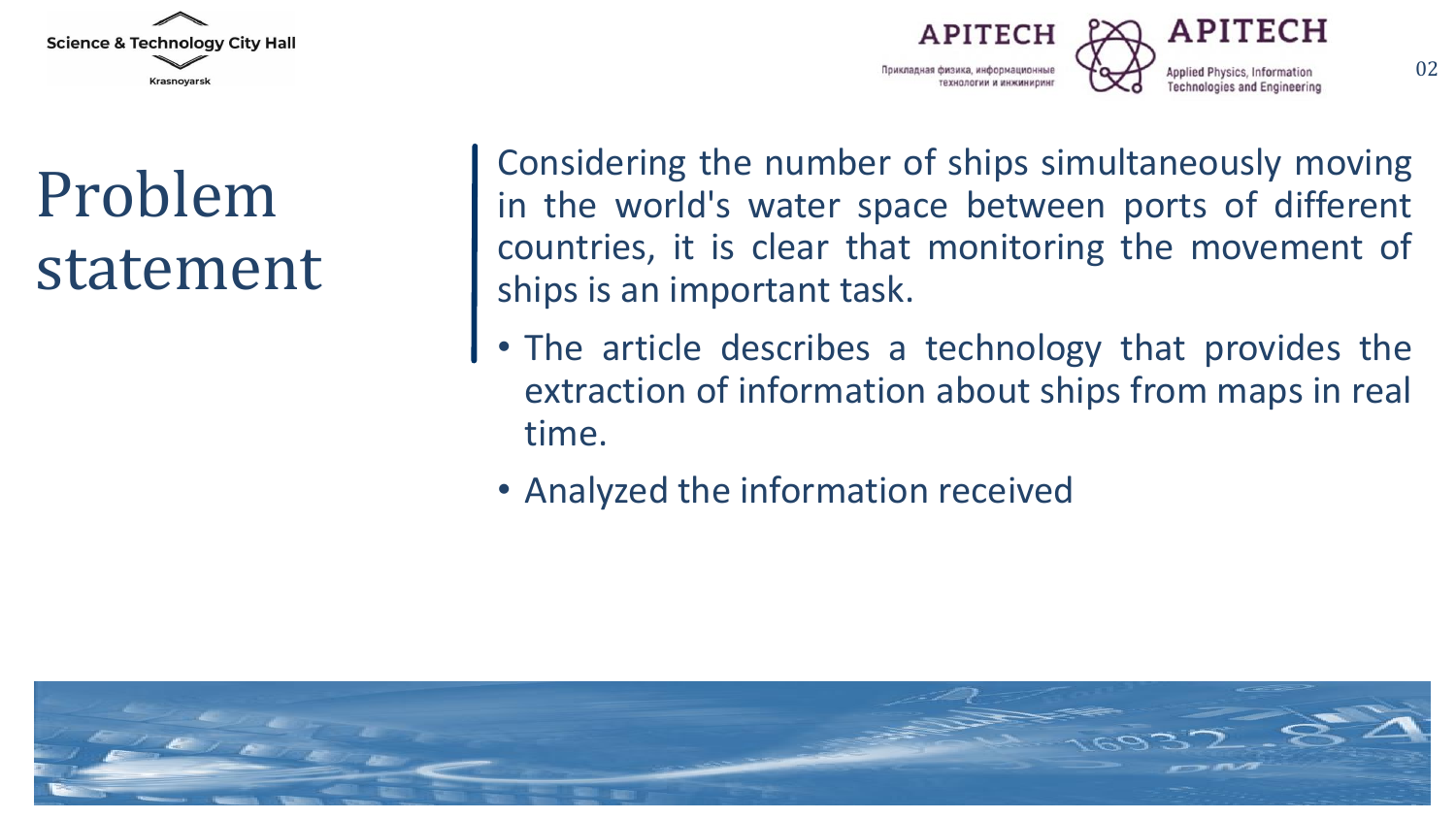

- Using MATLAB OCR Trainer in the development of an automatic vessel coordinates recognizer on electronic maps.
- A function has been implemented that returns a table containing the name of the vessel, position of the vessel and the time when these coordinates were determined.



• The difference between the calculated values of coordinates and similar values of GPS coordinates does not exceed 0.01%.

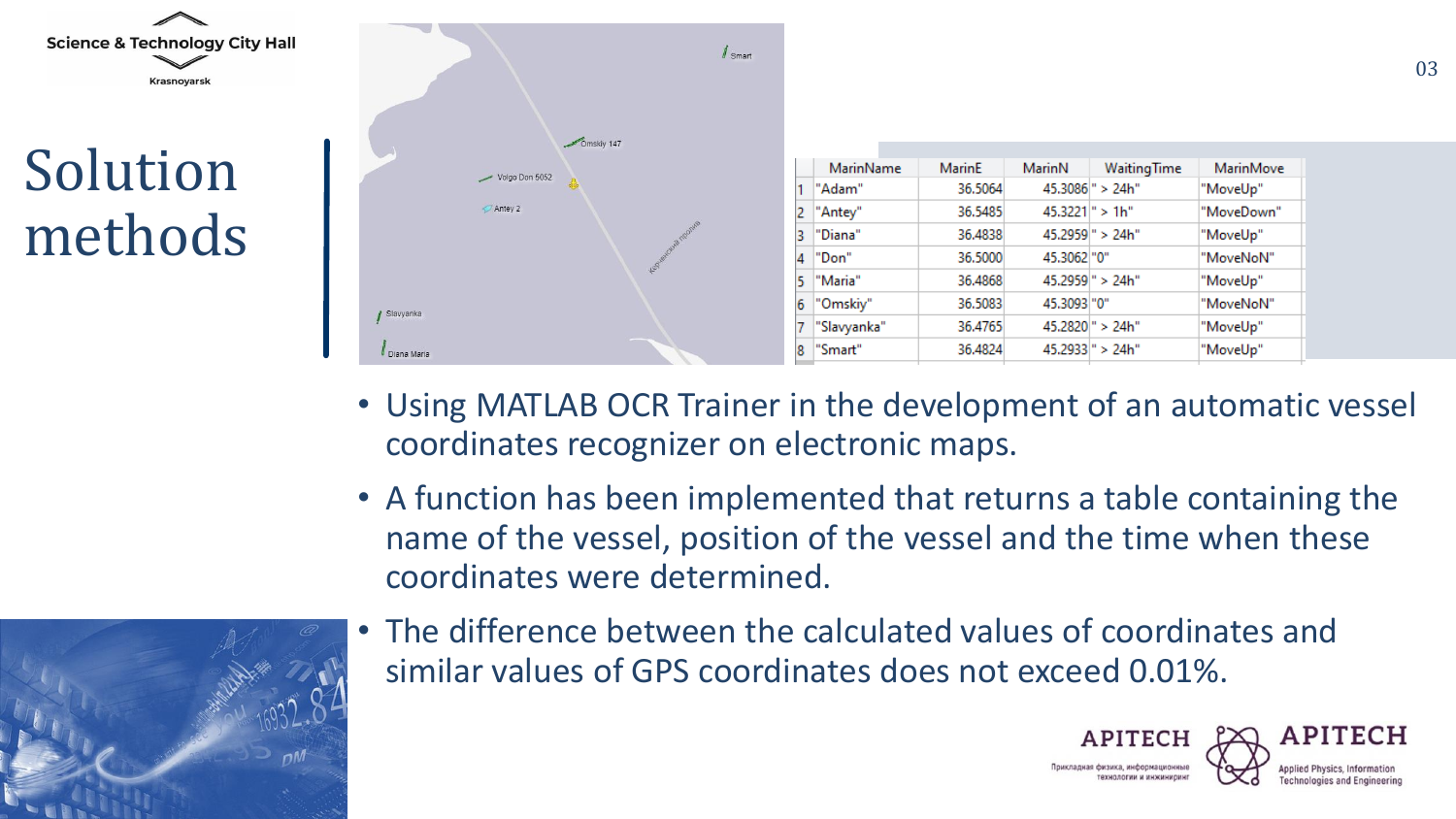





## Conclusions

- A technology for extracting information from electronic maps is proposed. It is based on recognizing ship names and calculating their coordinates.
- The availability of the developed technology makes it possible to form a database containing information about sea vessels. Their name, location, direction of travel, etc.
- Further analysis of the information will make it possible to study the peculiarities of the movement of ships, including in sea straits.
- Knowledge of these functions will allow you to build adequate mathematical models. Which describe the movement of vessels required to develop an automated vessel traffic control system.